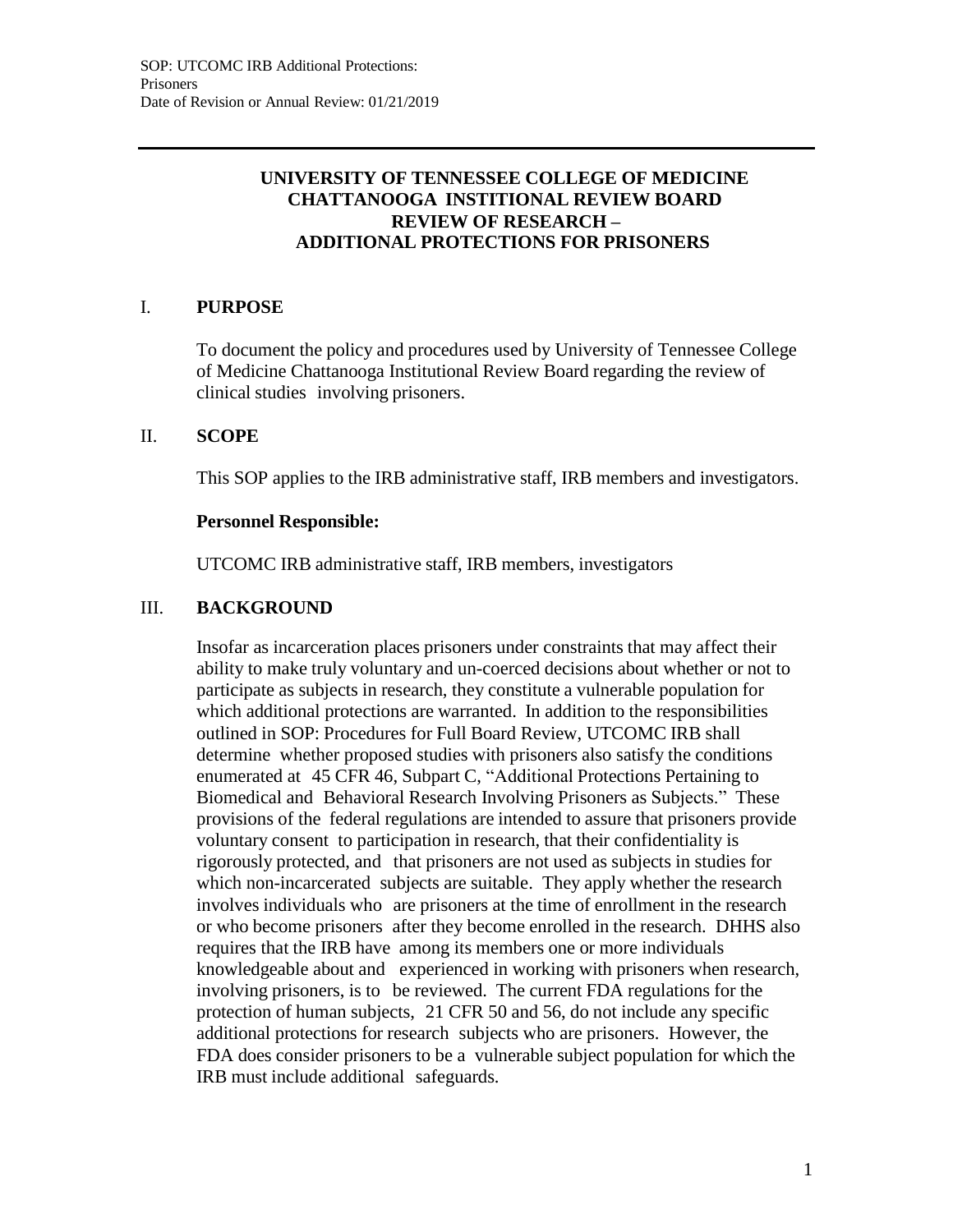# **In Accordance With:**

# **45 CFR 46 Subpart C**

#### **Prisoner Research Certification**

<http://www.hhs.gov/ohrp/policy/populations/prisoncertlet.html>

## **OHRP Guidance on the Involvement of Prisoners in Research**

<http://www.hhs.gov/ohrp/policy/prisoner.html>

## **Prisoner Research – FAQs**

https:/[/www.hhs.gov/ohrp/regulations-and-policy/guidance/faq/prisoner](http://www.hhs.gov/ohrp/regulations-and-policy/guidance/faq/prisoner-)research/index.html **Research Involving Vulnerable Populations (Video)** <http://www.hhs.gov/ohrp/education-and-outreach/online-education/videos/>

Compliance with this policy also requires compliance with state or local laws or regulations that provide additional protections for human subjects.

## **Definitions:**

**Prisoner** means an individual involuntarily confined or detained in a penal institution, including persons:

- sentenced to such an institution under a criminal or civil statute;
- detained in other facilities (e.g. for drug detoxification or the treatment of alcoholism) by virtue of statutes or commitment procedures providing such alternatives to criminal prosecution or incarceration in a penal institution, and
- individuals detained pending arraignment, trial, or sentencing (45 CFR) 46.303(c)).

Individuals are prisoners if they are in any kind of penal institution, such as prison, jail, or juvenile offender facility, and their ability to leave the institution is restricted. Prisoners may be convicted felons, or may be untried persons who are detained pending judicial action, for example, arraignment or trial.

## **Examples of the regulatory definition of prisoner**:

- Individuals who are detained in a residential facility for court-ordered substance abuse treatment as a form of sentencing or alternative to incarceration; however, individuals who are receiving non-residential court-ordered substance abuse treatment and are residing in the community are not prisoners.
- Individuals with psychiatric illnesses who have been committed involuntarily to an institution as an alternative to a criminal prosecution or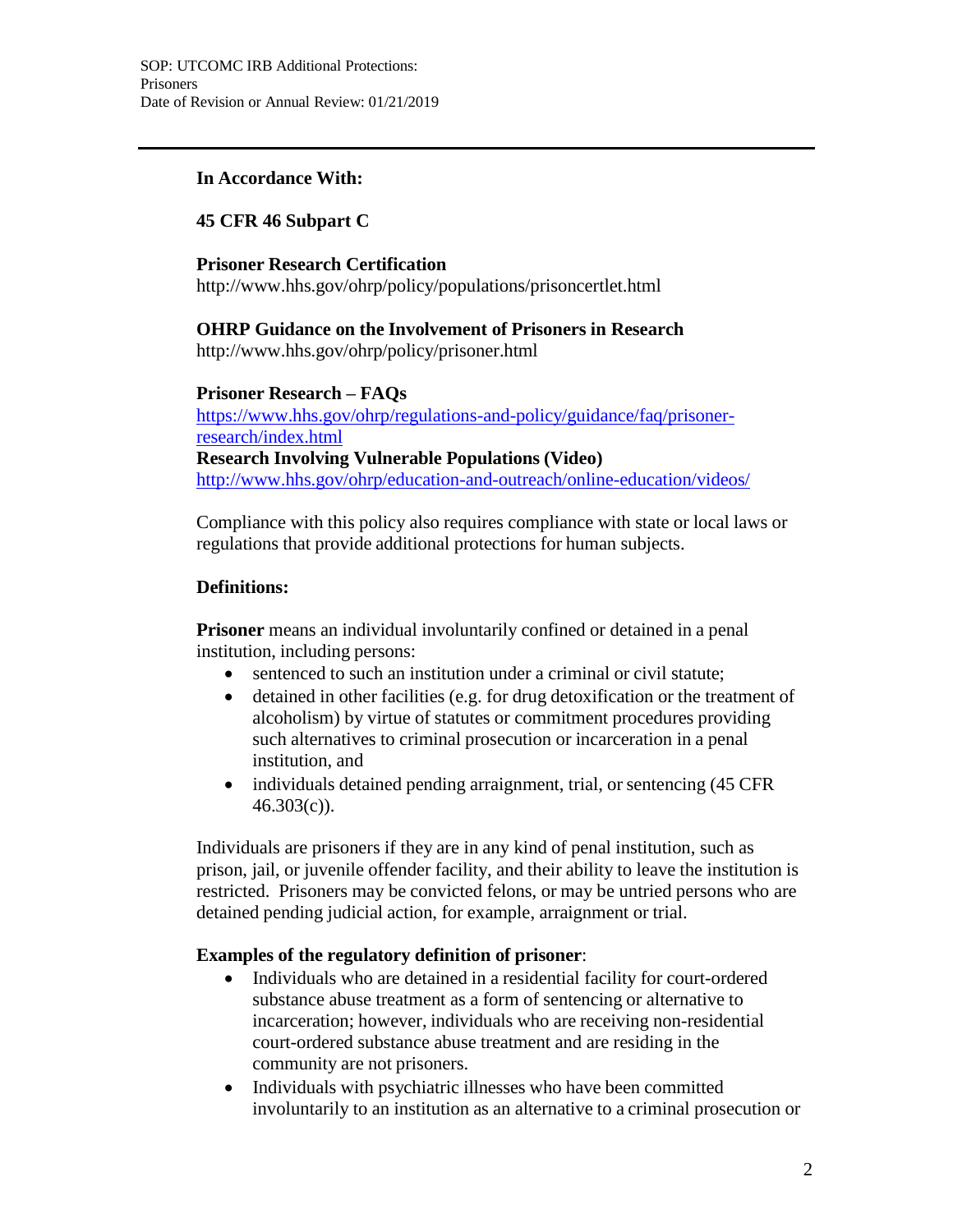incarceration; however, individuals who have been voluntarily admitted to an institution for treatment of a psychiatric illness, or who have been civilly committed to non-penal institutions for treatment because their illness makes them a danger to themselves or others, are not prisoners.

- Parolees who are detained in a treatment center as a condition of parole are prisoners; however, persons living in the community and sentenced to community-supervised monitoring, including parolees, are not prisoners.
- Probationers and individuals wearing monitoring devices are generally not considered prisoners; however, situations of this kind frequently require an analysis of the particular circumstance of the planned subject population.

**Minimal risk** means the probability and magnitude of physical or psychological harm that is normally encountered in the daily lives, or in the routine medical, dental, or psychological examination of healthy persons.

# **IV. PROCEDURES**

- 1. For research conducted or supported by DHHS to involve prisoners, the following conditions must occur:
	- a. The institution engaged in the research must certify to the Secretary of HHS (through OHRP) that the proposed research falls within the categories of research permitted under 45 CFR 46.306(a)(2).
	- b. The Secretary must determine that the proposed research falls within one of the categories of permissible research specified in 45 CFR 46.306(a)(2).
	- c. The IRB letter to OHRP will include:
		- Name and address of the institution;
		- OHRP Assurance number#;
		- IRB number# for the designated IRB;
		- Date(s) of the IRB meeting(s) in which the protocol was considered, including a brief chronology that encompasses the date of the initial IRB review and the date of Subpart C review;
		- The IRB approved protocol;
		- Any relevant HHS grant application or proposal, including relevant grant number;
		- Any IRB application forms required by the IRB; and
		- Any other information requested or required by the IRB to be considered during the initial review.
		- Notification of the name and qualifications of the prisoner representative if the approved IRB roster does not already reflect this information.
		- The IRB's determination regarding the seven additional findings under 45 CFR 46.305 and the specific category under which the research is authorized according to 45 CFR 46.306.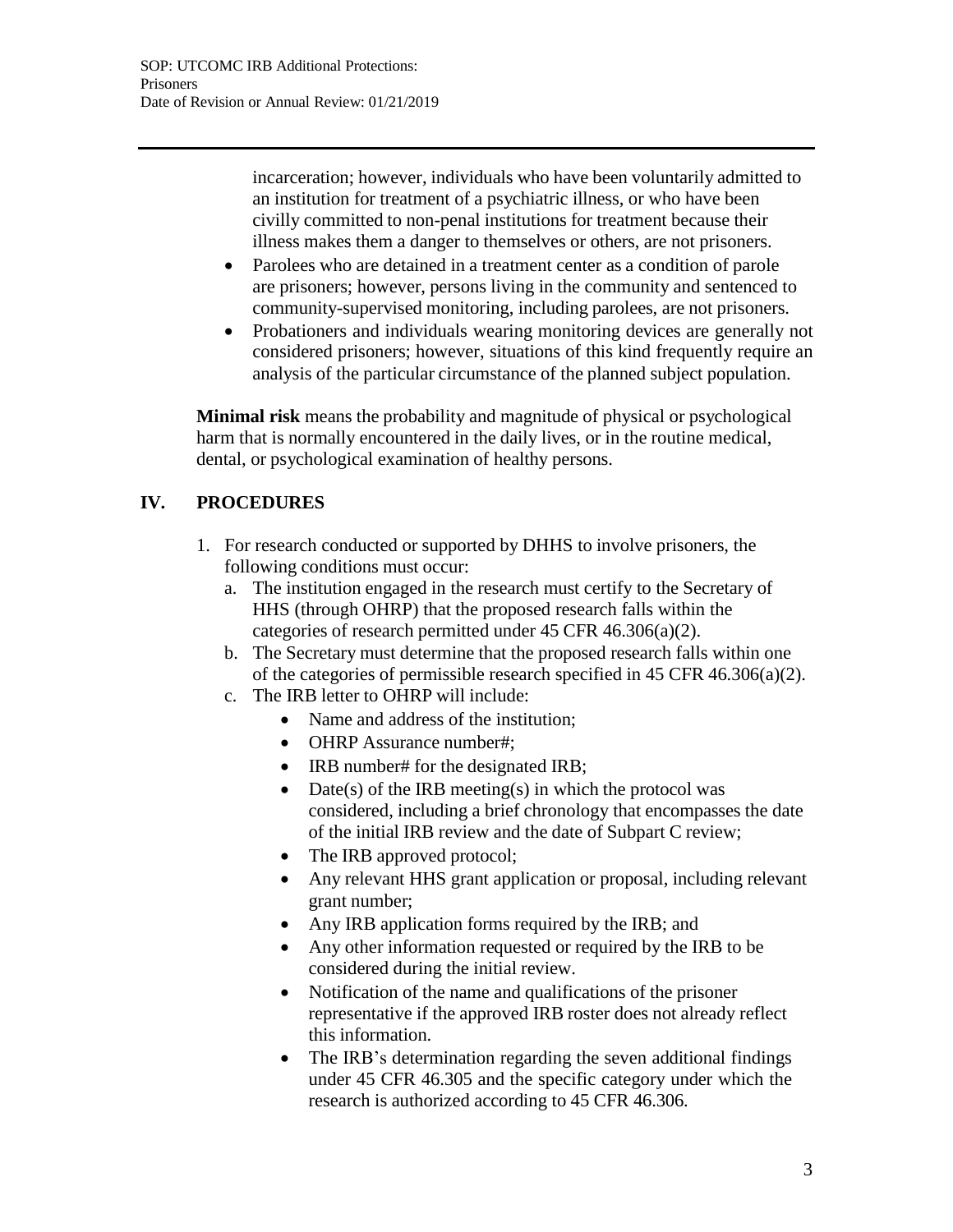- A brief description of the research sufficient to allow OHRP to determine whether or not to concur with the IRB; and whether OHRP needs to consult with appropriate experts and publish a Federal Register Notice.
- d. Prisoner research certification letters will be mailed to:

Attention: OHRP Prisoner Research Contact Person Office for Human Research Protections Department of Health and Human Services The Tower Building 1101 Wooten Parkway, Suite 200 Rockville, MD 20852

- e. The IRB will keep a copy of this letter in the files for the study.
- 2. During the review of any study involving the potential for enrollment of prisoners, in addition to normal review procedures, UTCOMC IRB will consider the following:
	- a. IRB Membership: The composition of the IRB must satisfy the requirements of HHS regulations at 45 CFR 46.304 for IRB review of a protocol involving prisoners as subjects that is conducted or is supported by HHS, including the following:
		- i. A majority of the IRB (exclusive of prisoner members) shall have no association with the prison(s) involved, apart from their membership on the IRB;
		- ii. At least one IRB member must be a prisoner representative with appropriate background, experience or working knowledge, understanding and appreciation of prison conditions from the perspective of the prisoner to serve in that capacity. The IRB will retain documentation of the current activities of the prisoner or the qualifications/experience of the prisoner representative serving on the IRB.
		- iii. The prisoner representative must be present at the meeting where a study involving this population will be reviewed, must review the study, and must present his/her review either orally or in writing at the meeting. Where a particular research project is reviewed by more than one IRB, only one IRB need satisfy this requirement.
		- iv. The IRB must notify OHRP of any change in the IRB roster occasioned by the addition of a prisoner or a prisoner representative as required by 45 CFR 46.108(a)(2) (previously 45 CFR 46.103(b)(3) in the pre-2018 Common Rule).
		- v. Applicable State Laws: UTCOMC IRB will consider applicable state laws in the review of these studies.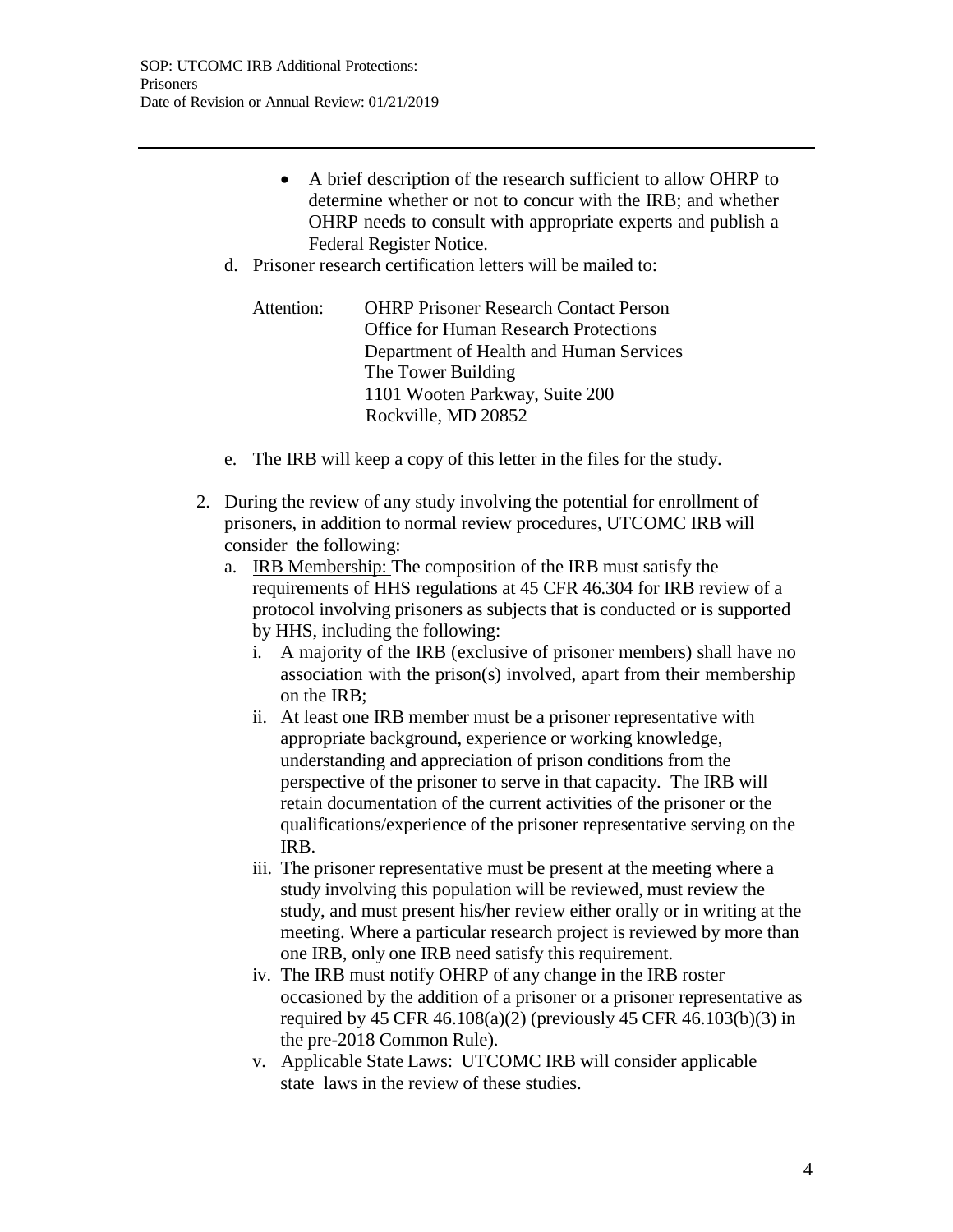- 3. Additional duties of the IRB where prisoners are involved.
	- a. When the IRB reviews a protocol in which a prisoner is a subject, the IRB must make and document, in addition to other requirements under 45 CFR 46, subpart A, seven additional findings under 45 CFR 46.305(a), as follows:
		- i. The research under review represents one of the categories of research permissible under 45 CFR 46.306(a)(2);
		- ii. Any possible advantages accruing to the prisoner through his or her participation in the research, when compared to the general living conditions, medical care, quality of food, amenities and opportunity for earnings in the prison, are not of such a magnitude that his or her ability to weigh the risks of the research against the value of such advantages in the limited choice environment of the prison is impaired;
		- iii. The risks involved in the research are commensurate with risks that would be accepted by non-prisoner volunteers;
		- iv. Procedures for the selection of subjects within the prison are fair to all prisoners and immune from arbitrary intervention by prison authorities or prisoners. Unless the principal investigator provides to the IRB justification in writing for following some other procedures, control subjects must be selected randomly from the group of available prisoners who meet the characteristics needed for that particular research project;
		- v. The information is presented in language, which is understandable to the subject population;
		- vi. Adequate assurance exists that parole boards will not take into account a prisoner's participation in the research in making decisions regarding parole, and each prisoner is clearly informed in advance that participation in the research will have no effect on his or her parole; and
		- vii. Where the IRB finds there may be a need for follow-up examination or care of participants after the end of their participation, adequate provision has been made for such examination or care, taking into account the varying lengths of individual prisoners' sentences, and for informing participants of this fact.
- 4. Permitted research involving prisoners must fall into one of the following categories:
	- a. Study of the possible causes, effects, and processes of incarceration, and of criminal behavior, provided that the study presents no more than minimal risk and no more than inconvenience to the subjects; *(Note that the definition of minimal risk for prisoner research at 45 CFR 46.303(d) differs from the definition of minimal risk for other research, contained in 45 CFR 46, subpart A, 45 CFR 46.102(j), previously 45 CFR 46.102(i) in the pre-2018 Common Rule)*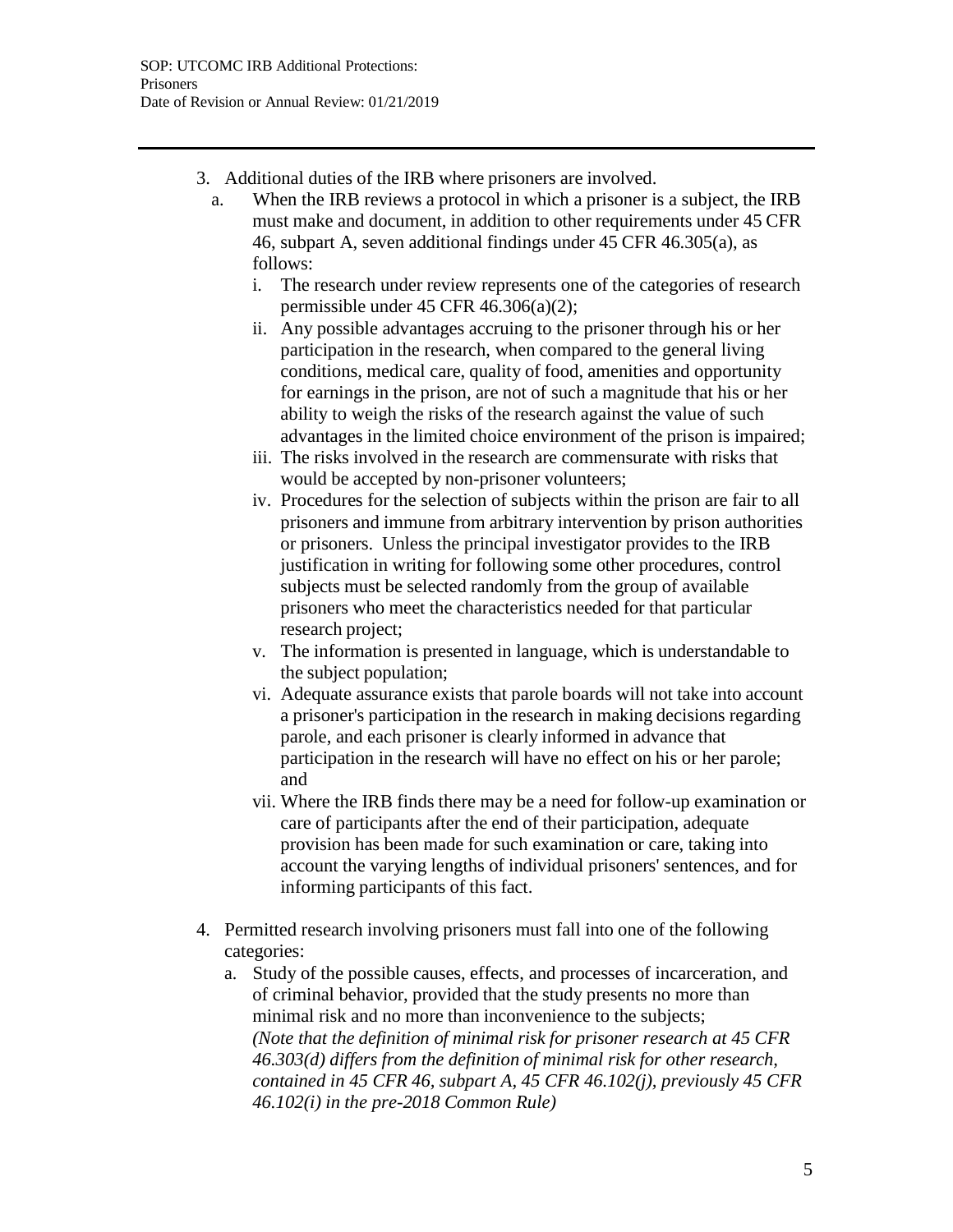- b. Study of prisons as institutional structures or of prisoners as incarcerated persons, provided that the study presents no more than minimal risk and no more than inconvenience to the subjects;
- c. Research on conditions particularly affecting prisoners as a class (for example, vaccine trials and other research on hepatitis which is much more prevalent in prisons than elsewhere; and research on social and psychological problems such as alcoholism, drug addiction, and sexual assaults) provided that the study may proceed only after the Secretary (through OHRP) has consulted with appropriate experts including experts in penology, medicine, and ethics, and published notice, in the Federal Register, of his intent to approve such research;
- d. Research on practices, both innovative and accepted, which have the intent and reasonable probability of improving the health or well-being of the subject. In cases in which those studies require the assignment of prisoners in a manner consistent with protocols approved by the IRB to control groups which may not benefit from the research, the study may proceed only after the Secretary (through OHRP) has consulted with appropriate experts including experts in penology, medicine, and ethics, and published notice, in the Federal Register, of his intent to approve such research; or
- e. Exempt research involving a broader subject population that only incidentally includes prisoners.
- 5. When a previously enrolled research subject becomes a prisoner and the relevant research protocol was NOT reviewed and approved by the institutional review board (IRB) in accordance with the requirements of HHS regulations at 45 CFR46, subpart C, the principal investigator should promptly notify the IRB of this event. All research interactions and interventions with, and obtaining identifiable private information about, the now-incarcerated prisoner-subject must cease until the requirements of subpart C have been satisfied with respect to the relevant protocol.

NOTE: OHRP has allowed one important exception. In special circumstances in which the principal investigator asserts that it is in the best interests of the subject to remain in the research study while incarcerated, an IRB Chairperson or designee may determine that the subject may continue to participate in the research until the requirements of subpart C are satisfied.

6. Upon receipt of notification that a previously enrolled research subject has become a prisoner, the IRB should promptly re-review the protocol in accordance with the requirements of subpart C if the principal investigator wishes to have the prisoner subject continue to participate in the research. The IRB will notify the investigator in writing that, except in the special circumstances noted above, all research interactions and interventions with,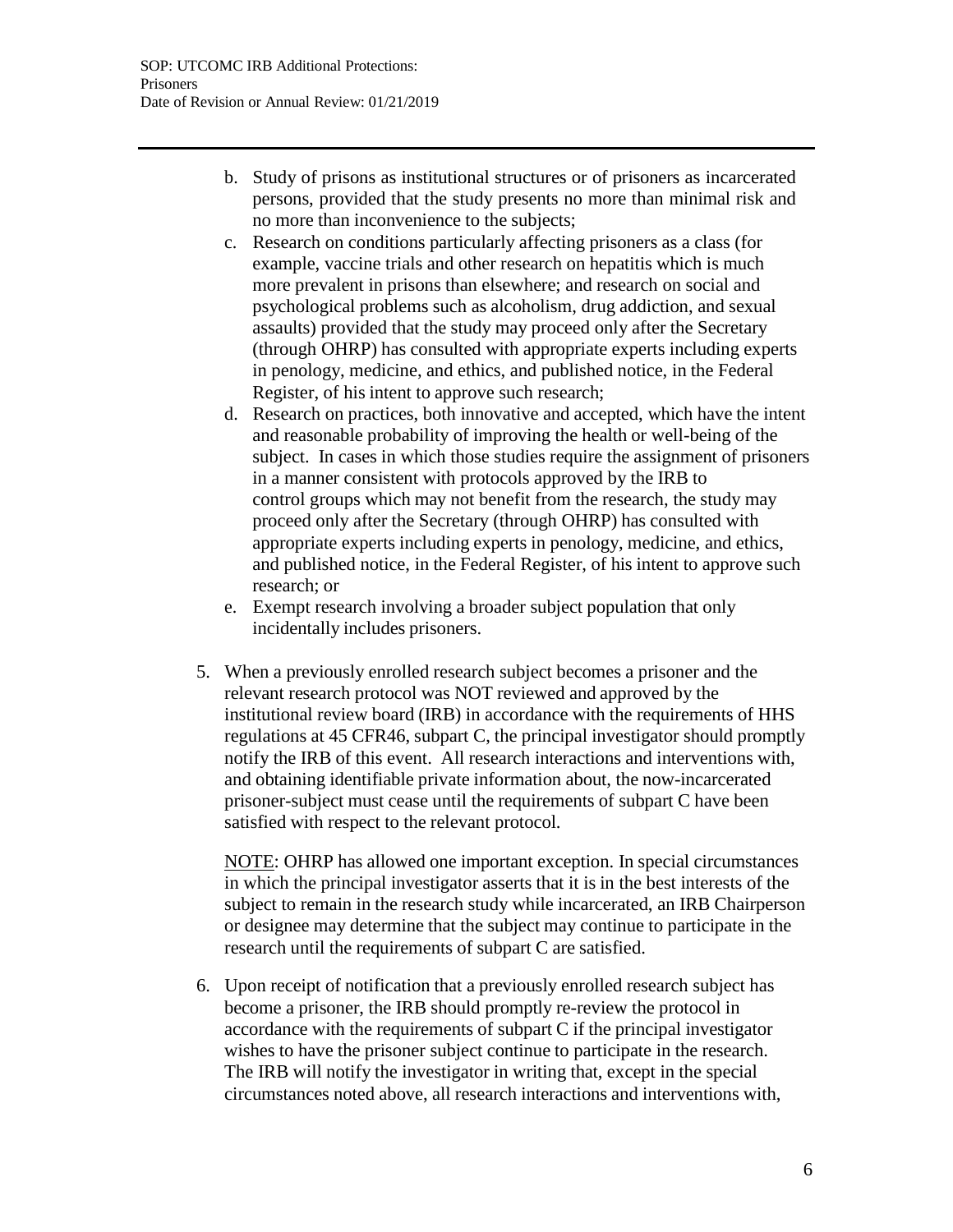and obtaining identifiable private information about, the now-incarcerated prisoner-subject must cease until all of the requirements of subpart C have been satisfied with respect to the relevant protocol.

- 7. Following receipt of the certification letter and research proposal, OHRP will determine if the proposed research meets any of the four categories of research permissible under HHS regulations at 45 CFR 46.306(a)(2). If OHRP determines that the research involves a category of research requiring Secretarial consultation with appropriate experts (see 45 CFR 46.306(a)(2)(iii) and (iv)), OHRP will notify the institution that the Secretary must consult with experts regarding the proposed research before a determination is made as to whether the research may involve a prisoner as a subject. When applicable, OHRP also will publish in the Federal Register a notice of intent to approve such research. HHS conducted or supported research involving prisoners as subjects may not proceed until OHRP issues its approval in writing to the institution on behalf of the Secretary under  $45$  CFR  $46.306(a)(2)$  and informs the institution that the research involving the prisoner as a subject may proceed.
- 8. The IRB may utilize an expedited review procedure for new applications and revisions related to research involving prisoners, provided that:
	- a. the decision to utilize expedited review is in accord with SOP: IRB Expedited Review;
	- b. the prisoner representative determines that the research (or the revision to the research) involves no greater than minimal risk for the prison population; and
	- c. the prisoner representative is assigned as an expedited reviewer on the application.
- 9. The IRB may utilize an expedited review procedure for continuation applications related to research involving prisoners, provided that:
	- a. the research was initially approved as an expedited study;
	- b. the decision to utilize expedited review is in accord with SOP: IRB Expedited Review;
	- c. the prisoner representative determines that the research involves no greater than minimal risk for the prison population; and
	- d. the prisoner representative is assigned as an expedited reviewer to the application.

Exception: The only time that a continuation for a full board study (that has been approved to include prisoners as subjects) can be reviewed using an expedited review procedure is when no subjects have been enrolled in the study.